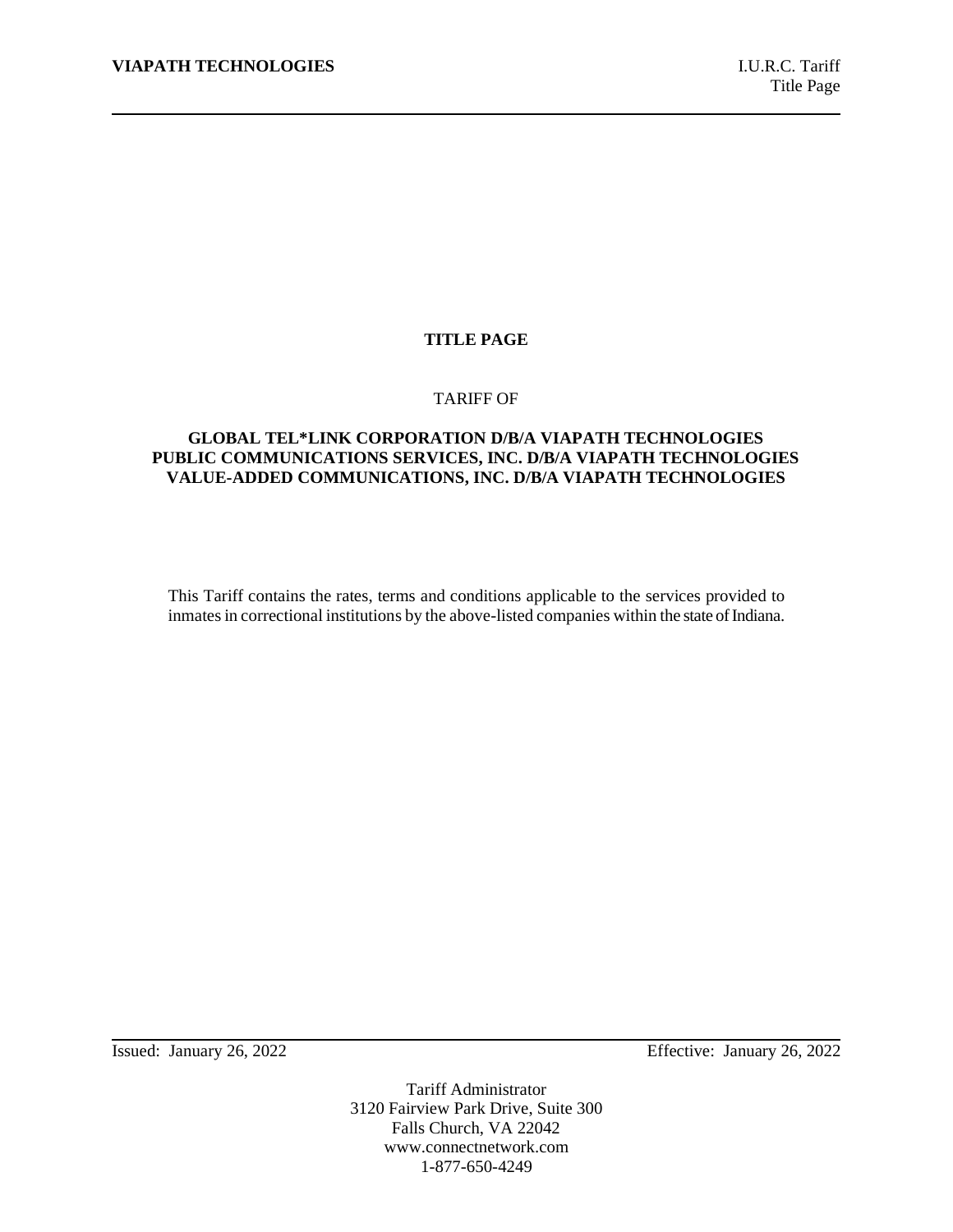# **SECTION 1 - TECHNICAL TERMS AND ABBREVIATIONS**

**Ancillary Service Charge –** Any charge Consumers may be assessed for the use of Inmate Calling services that are not included in the per-minute charges assessed for individual calls.

**Automated Collect Calls** - Calls billed to the called party and completed through an automated call processing system that prompts the call originator and the called party such that the call is completed without live operator assistance.

**Collect Billing** - A billing arrangement whereby the originating caller may bill the charges for a call to the called party, provided the called party agrees to accept the charges.

**Commission** - Refers to the Indiana Utility Regulatory Commission.

**Company** - Used throughout this tariff to refer to Global Tel\*Link Corporation d/b/a ViaPath Technologies, Public Communications Services, Inc. d/b/a ViaPath Technologies, or Value-Added Communications, Inc. d/b/a ViaPath Technologies, unless otherwise clearly indicated by the context.

**Correctional Institutions** - Used throughout this tariff to refer to prisons, jails, penal facilities or other institutions used for penalty purposes which contract with the Company for the provision of service for use by their inmate population.

**Customer** - A person, firm, partnership, corporation or other entity which arranges for the Company to provide, discontinue or rearrange telecommunications services on behalf of itself or others; uses the Company's telecommunications services; and is responsible for payment of charges, all under the provisions and terms of this tariff. In the case of collect-only calling services provided to inmates of correctional Institutions, the called party is the Customer and is responsible for payment of charges.

**Inmates** - The jailed population of correctional institutions who are authorized by the Institution to use such service. Responsibility for payment of Inmate charges requires positive acceptance by a Customer (i.e., billed to a third party) or prepayment by the Inmate.

Issued: January 26, 2022 Effective: January 26, 2022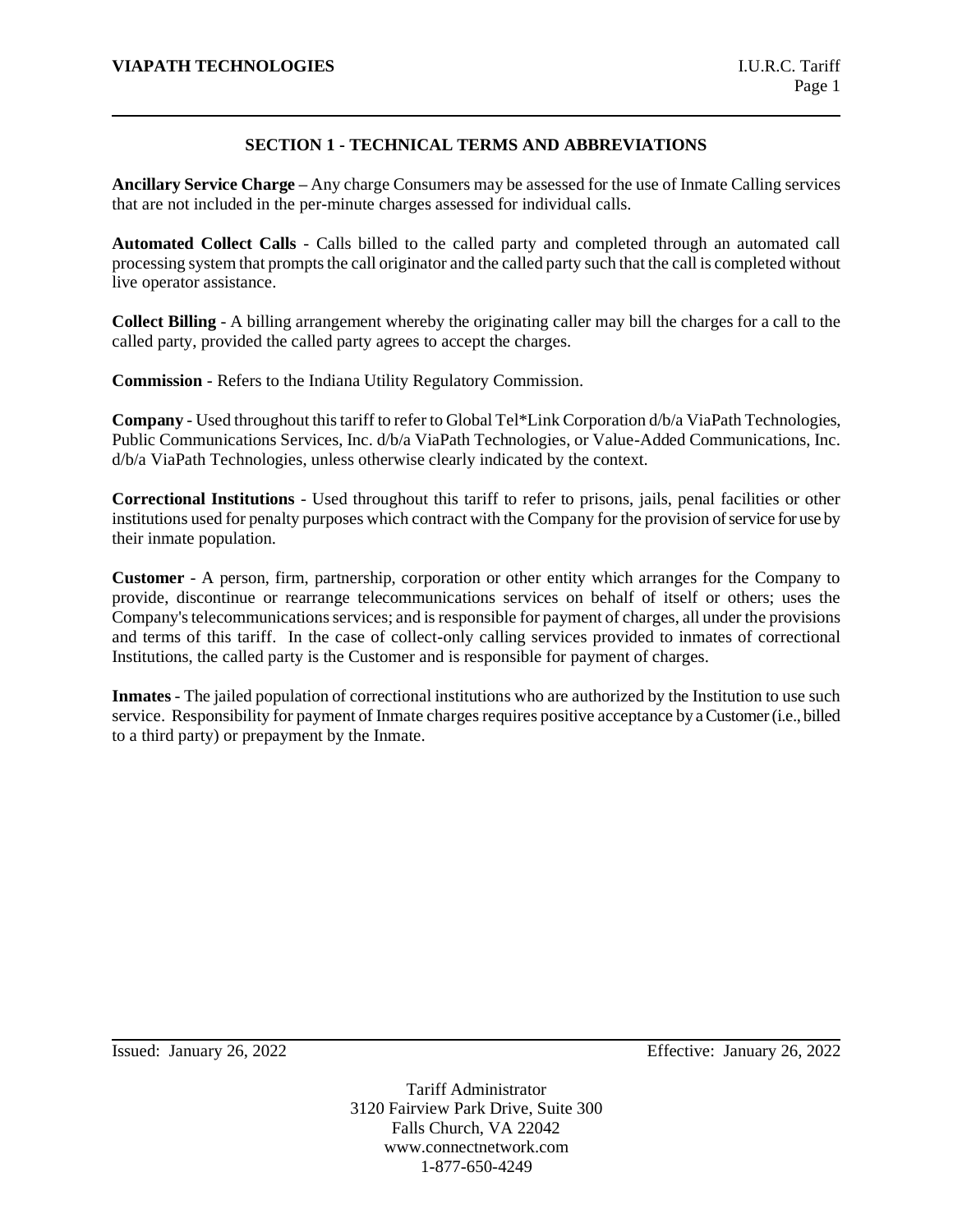# **SECTION 1 - TECHNICAL TERMS AND ABBREVIATIONS, CONT'D.**

**Institution** - Used throughout this tariff to refer to correctional institutions.

**Institutional Telephone** - A coinless telephone instrument that allows Inmates to place collect and prepaid calls at the instrument.

**Jail** – A facility of a local, state or federal law enforcement agency that is used primarily to hold individuals who are (1) awaiting adjudication of criminal charges; (2) post-conviction and committed to confinement for sentences of one year or less; (3) post conviction and awaiting transfer to another facility. The term also includes city, county or regional facilities that have contracted with a private company to manage day-to-day operations; privately-owned and operated facilities primarily engaged in housing city, county or regional inmates; and facilities used to detain individuals pursuant to a contract with U.S. Immigration and Customs Enforcement.

**LATA** - Local access and transport area. A geographic area established by the US District Court for the District of Columbia in Civil Action No. 82-0192.

**I.U.R.C.** - Indiana Utility Regulatory Commission.

**Pay Telephone** - A telephone instrument equipped with a credit card reader, coin box, or similar device that allows charges to be collected for each call at the instrument.

**Person to Person Call** - A service whereby the person originating the call specifies a particular person to be reached, or a particular station, room number, department, or office to be reached through a PBX attendant.

**Premises** - The physical space designated by the Customer for the termination of the Company's service.

**Prison** – A facility operated by a territorial, state or federal agency that is used primarily to confine individuals convicted of felonies and sentenced to terms in excess of one year. The term also includes public and private facilities that provide outsource housing to other agencies such as the State Departments of Correction and the Federal Bureau of Prisons; and facilities that would otherwise fall under the definition of a Jail but in which the majority of inmates are post-conviction or are committed to confinement for sentences longer than one year.

**Station to Station Call** - A service whereby the Customer places a non-Person to Person call with the assistance of an operator (live or automated).

**Terminal Equipment** - Telecommunications devices, apparatus and associated wiring on the Premises of the Customer.

Issued: January 26, 2022 Effective: January 26, 2022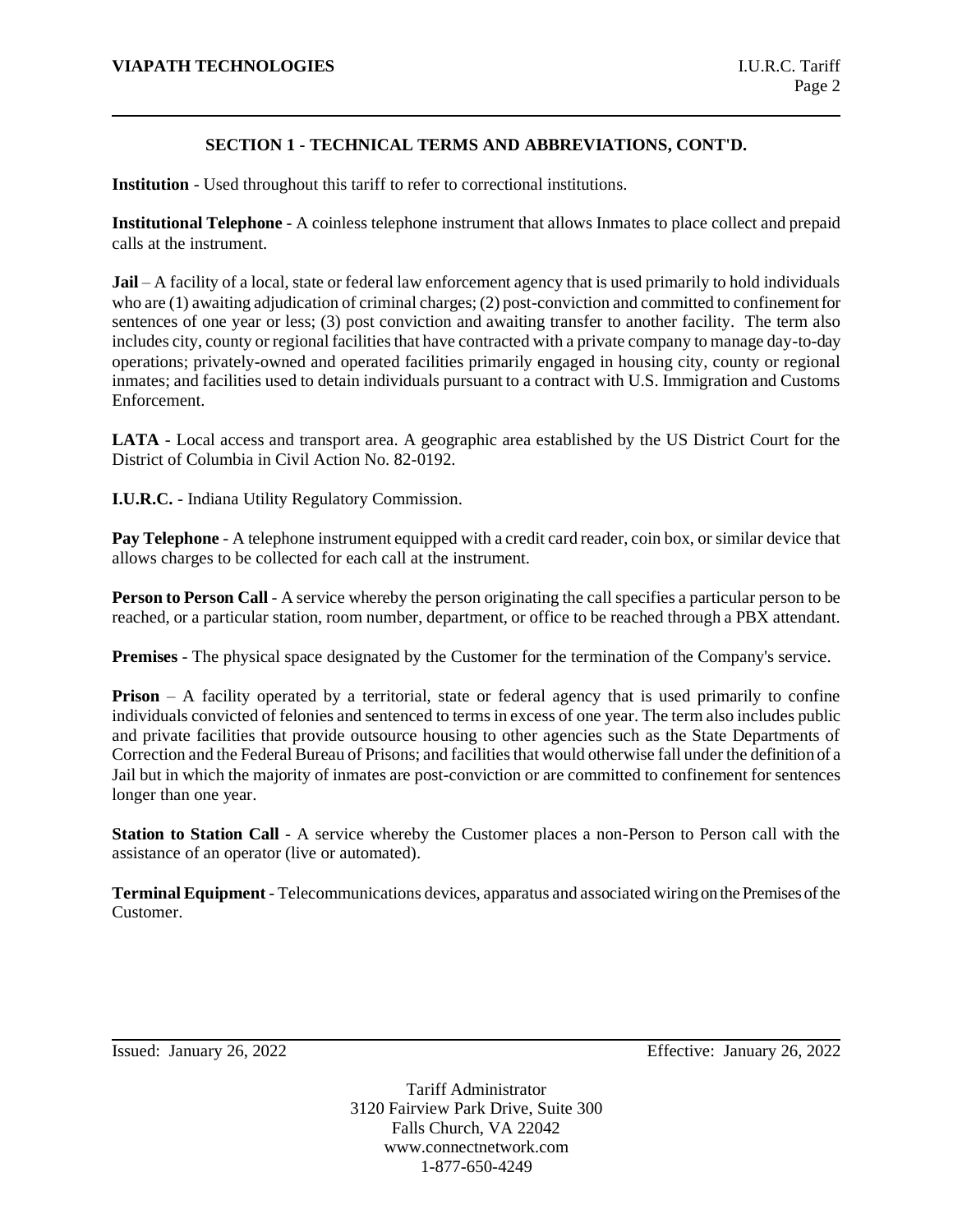# **SECTION 2 - RULES AND REGULATIONS**

## **2.1 Undertaking of the Company**

The Company's services and facilities are furnished to correctional institutions in Indiana for communications originated by inmates of the institutions. The Company, through its call processing equipment, only provides automated collect, prepaid and debt inmate calling services. This tariff encompasses only those services provided between locations within the state of Indiana. The Company's services and facilities are available twenty-four (24) hours per day, seven (7) days per week, subject to restrictions and limitations of service imposed by the correctional institution.

The Company installs, operates, and maintains the communications services provided here in under for Inmates in accordance with the terms and conditions set forth under this tariff and through contract with the institution. The Company may act as the correctional institution's agent for ordering access connection facilities provided by other carriers or entities, when authorized by the institution, to allow connection of an institution's location to the Company's network. The institution shall be responsible for all charges due for such service arrangement.

## **2.2 Use of Service**

Services are provided under this tariff to correctional institutions and may be used by authorized inmates of institutions for any lawful purpose for which the service is technically suited, subject to such limitations or restrictions established by the Institution.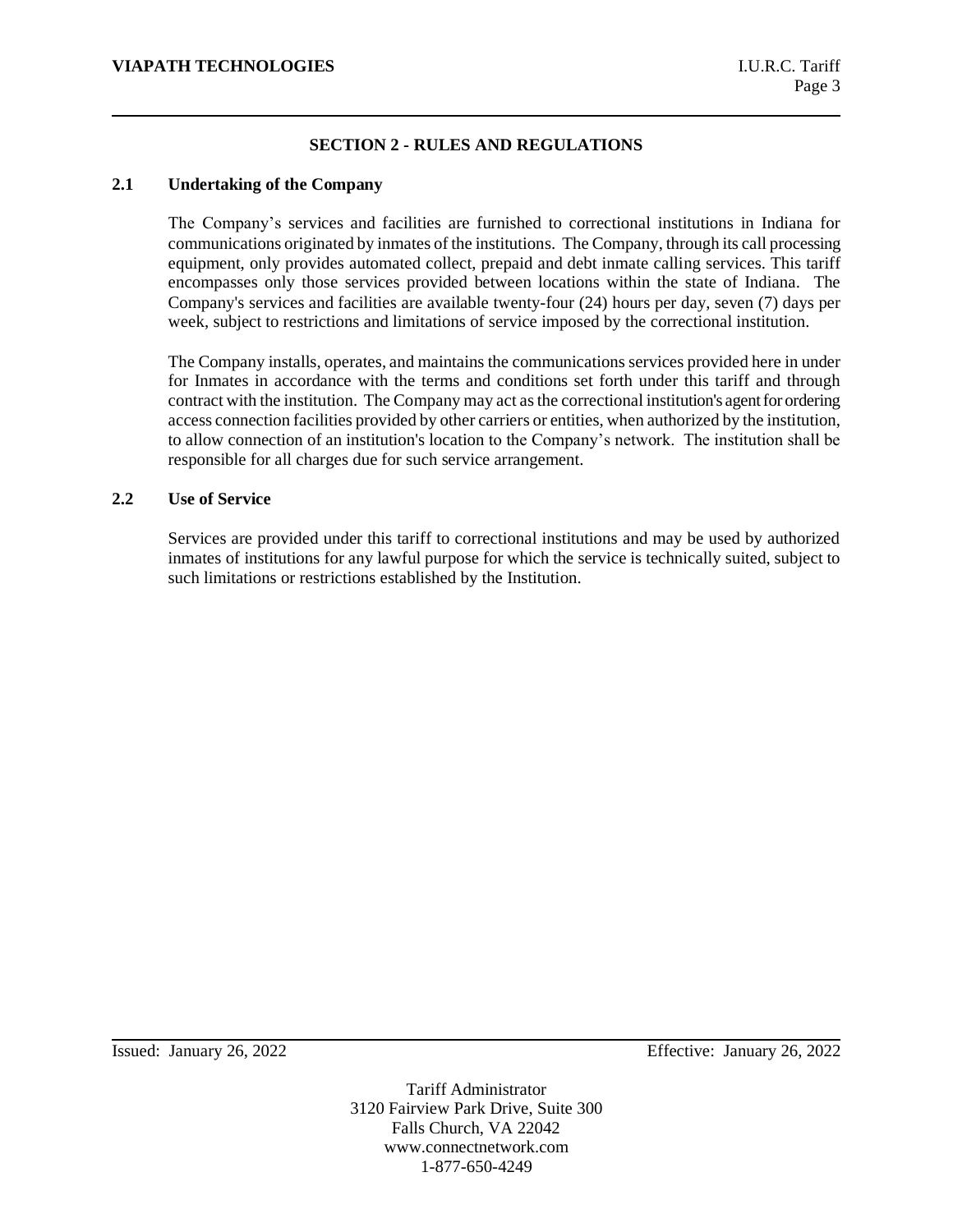### **2.3 Limitations of Service**

- **2.3.1** Service is offered subject to the availability of the necessary facilities and equipment, and is subject to the provisions of this tariff.
- **2.3.2** Service is provided only to correctional institutions for use by authorized inmates of the institutions and is subject to any restrictions or limitations imposed by the correctional institution.
- **2.3.3** The Company reserves the right to discontinue or limit service when necessitated by conditions beyond its control, or when the Customer or Inmate is using service in violation of provisions of this tariff or the law.
- **2.3.4** The Company does not undertake to transmit messages, but offers the use of its facilities when available, and will not be liable for errors in transmission or for failure to establish connections.
- 2.3.5 The Company reserves the right to discontinue service, limit service, or to impose requirements on Institutions as required to meet changing regulatory or statutory rules and standards.
- **2.3.6** The Company reserves the right to discontinue service when any governmental or regulatory condition imposed upon the Company materially and negatively impacts the financial viability of the service as determined by the Company in its best business judgment.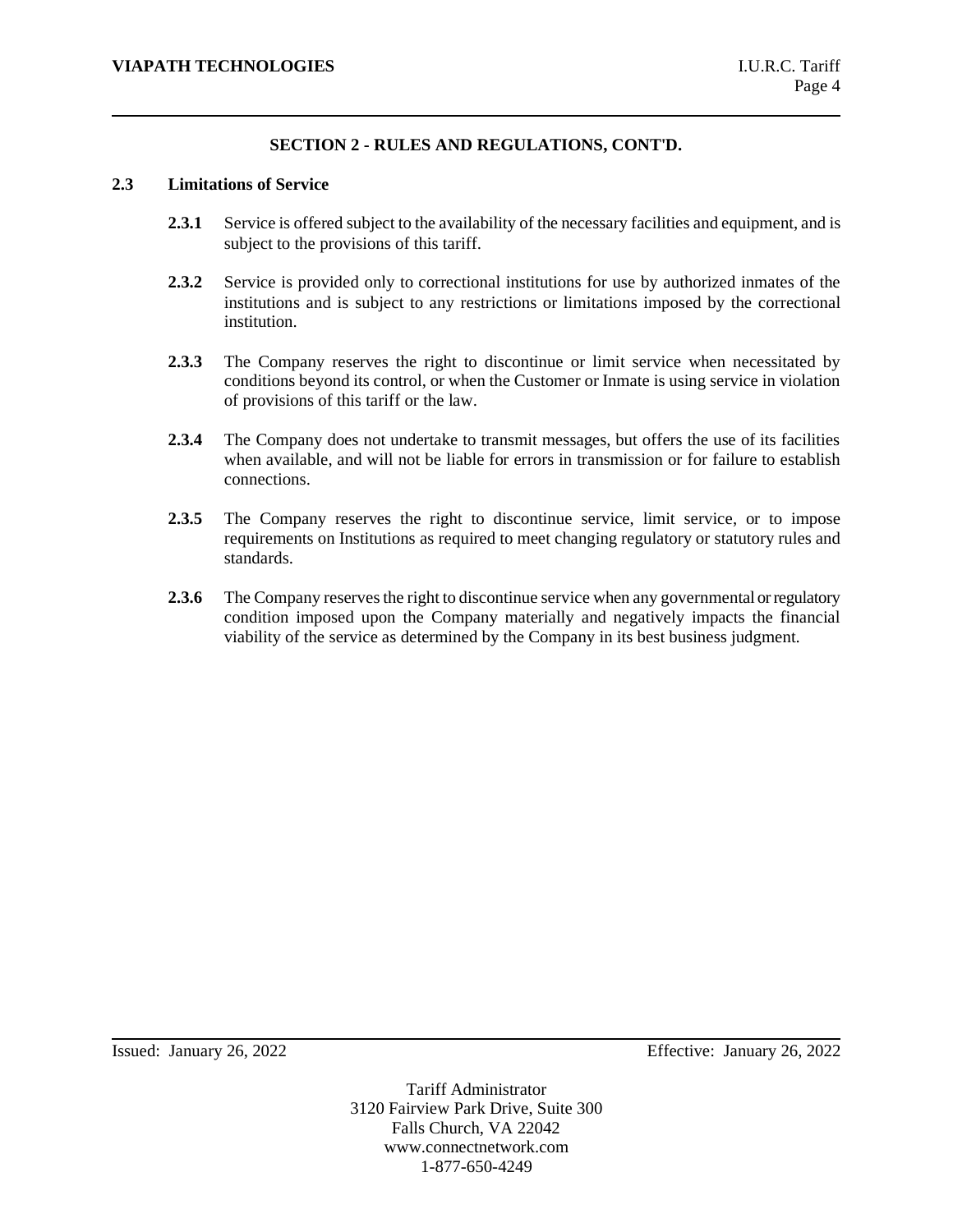## **2.4 Liability of the Company**

- **2.4.1** The Company's liability for damages arising out of mistakes, interruptions, omissions, delays, errors, or defects in transmission which occur in the course of furnishing service or facilities, in no event shall exceed an amount equivalent to the proportionate charge to the Customer or Inmate for the period during which the faults in transmission occur.
- **2.4.2** The Company shall not be liable for claim or loss, expense or damage (including indirect, special or consequential damage), for any interruption, delay, error, omission, or defect in any service, facility or transmission provided under this tariff, if caused by any person or entity other than the Company, by any malfunction of any service or facility provided by any other carrier, by an act of God, fire, war, civil disturbance, or act of government, or by any other cause beyond the Company's direct control.
- **2.4.3** The Company shall not be liable for, and shall be fully indemnified and held harmless by Customer and Inmate against any claim or loss, expense, or damage (including indirect, special or consequential damage) for defamation, libel, slander, invasion, infringement of copy-right or patent, unauthorized use of any trademark, trade name or service mark, unfair competition, interference with or misappropriation or violation of any contract, proprietary or creative right, or any other injury to any person, property or entity arising out of the material, data, information, or other content revealed to, transmitted, or used by the Company under this tariff; or for any act or omission of the Customer or Inmate; or for any personal injury or death of any person caused directly or indirectly by the installation, maintenance, location, condition, operation, failure, presence, use or removal of equipment or wiring provided by the Company, if not directly caused by negligence of the Company.
- **2.4.4** The Company shall not be liable for any defacement of or damages to the premises of an Institution resulting from the furnishing of service which is not the direct result of the Company's negligence.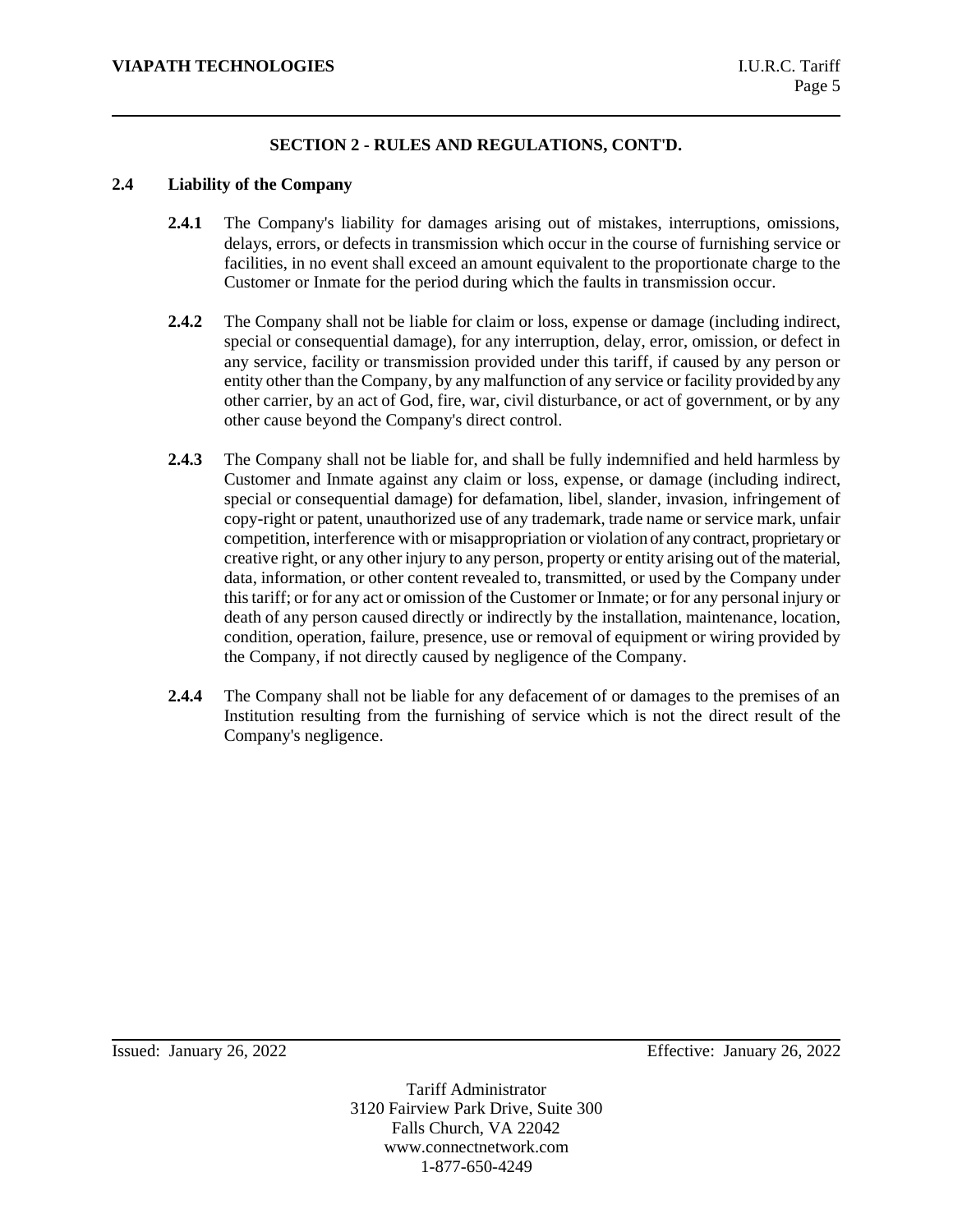## **2.4 Liability of the Company, Cont'd.**

- **2.4.5** The Company is not liable for any act or omission of any other entity furnishing a portion of the service or any acts or omission of the Customer.
- **2.4.6** Service furnished by the Company may be interconnected with the services or facilities of other carriers or private systems. However, service furnished is provided solely by the Company and is not a joint undertaking with other parties.

Issued: January 26, 2022 Effective: January 26, 2022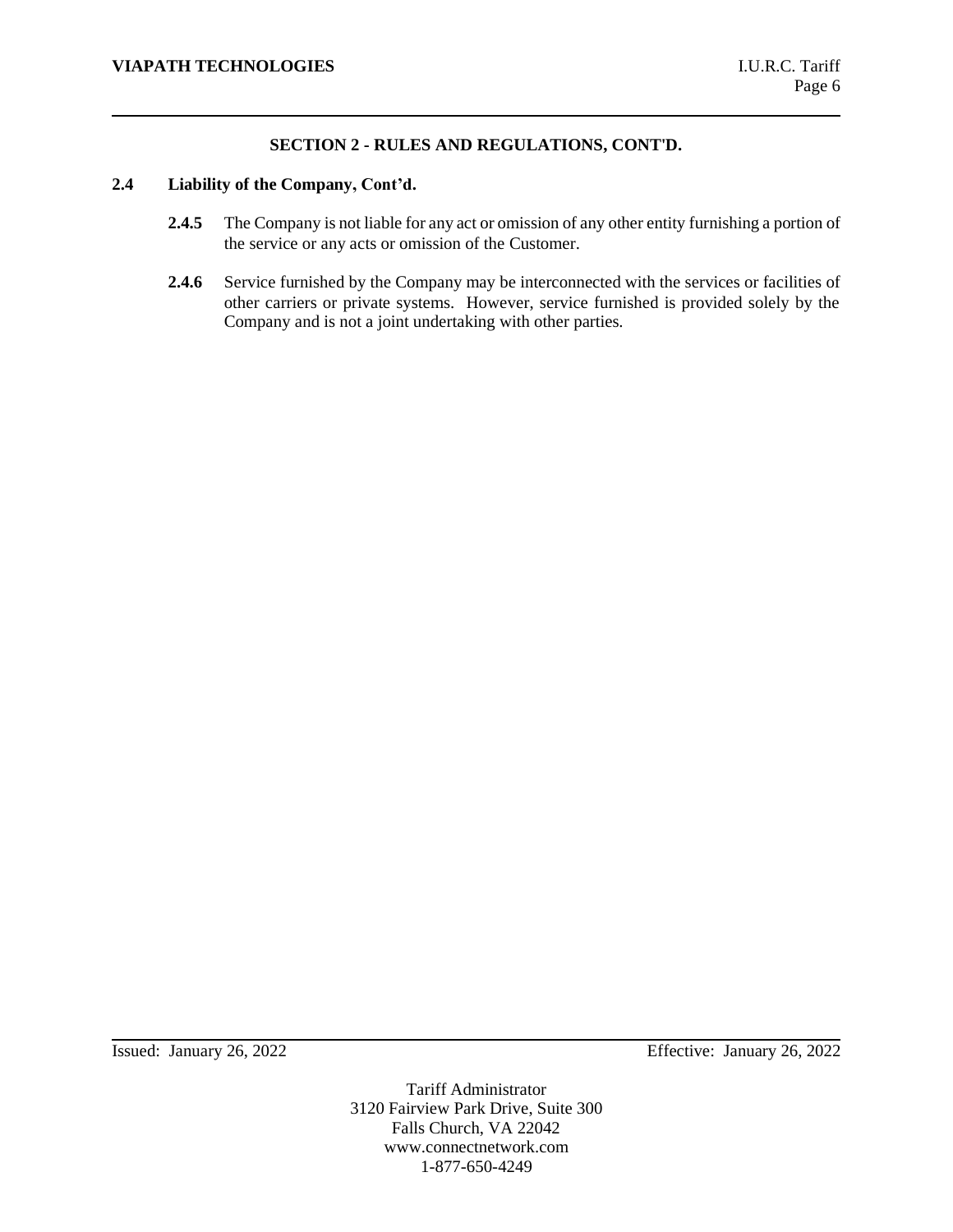### **2.5 Assignment or Transfer**

All facilities or services provided under this tariff are directly or indirectly controlled by the Company and neither the Institution nor Inmate may transfer or assign the use of service or facilities without the express written consent of the Company. Such transfer or assignment shall only apply where there is no interruption of the use or location of the service or facilities.

Prior written permission from the Company is required before any assignment or transfer. All regulations and conditions contained in this tariff shall apply to all such permitted assignees or transferees, as well as all service conditions.

### **2.6 Interconnection with Institution**

The Company's facilities and service is used in conjunction with Company-provided telephone sets. The Institution is responsible for all costs at its premises, including personnel, wiring, electrical power, and the like, incurred in the use of the Company's service. Terminal equipment shall comply with the generally accepted minimum protective criteria standards of the telecommunications industry as endorsed by the Federal Communications Commission.

# **2.7 Installation and Termination**

Service is installed upon mutual agreement between the Institution and the Company.

## **2.8 Interconnection with Other Carriers**

Service furnished by the Company may be connected with the services or facilities of other carriers. Such service or facilities, if used, are provided under the terms, rates and conditions of the other carrier.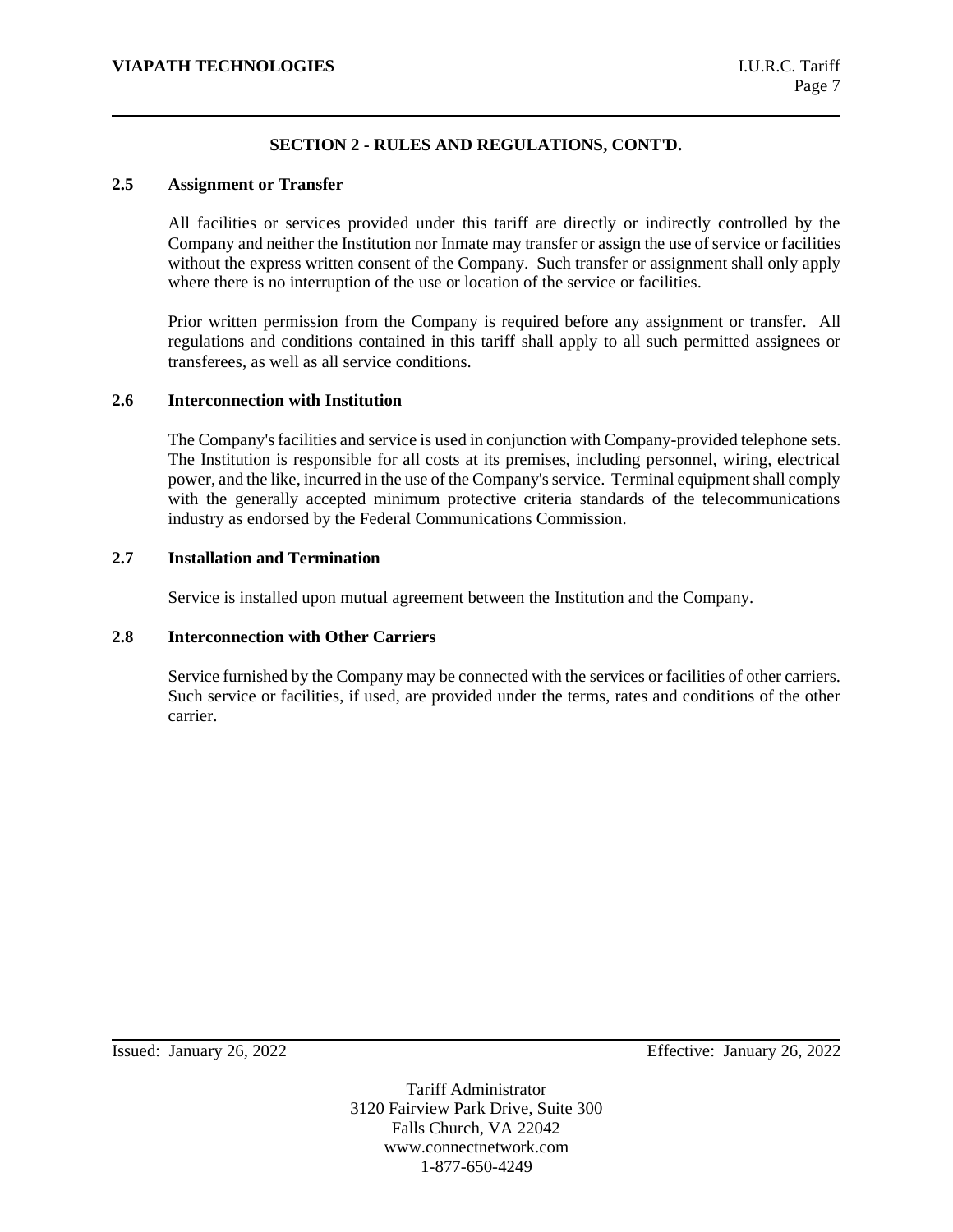### **2.9 Deposits and Advance Payments**

## **2.9.1 Deposits**

The Company does not normally require deposits. However the company reserves the right to collect a deposit from parties who are billed for collect calls from inmates, pursuant to standards established by rules set forth and maintained in accordance with Commission rules.

## **2.9.2 Advance Payments**

The Company does not normally require advance payments for service. However, for Customers whom the Company determines an advance payment is necessary, the Company reserves the right to collect an amount not to exceed one (1) month's estimated charges as an advance payment for service. This will be applied against the next month's charges and a new advance payment may be collected for the next month, if necessary.

## **2.10 Payment for Service**

## **2.10.1 Payment for Service**

The Customer is responsible for payment of all charges for services and equipment furnished to the Customer or Inmate by the Company. All charges due by the Customer are payable to the Company or to any agency duly authorized to receive such payments (such as a local exchange company).

## **2.10.2 Disputed Charges**

Charges billed directly by the Company are due upon receipt. Amounts not paid within 15 days of the invoice will be considered past due. For charges billed directly by the Company, notice from the Customer of a dispute as to charges should be received orally or in writing by the Company as soon as possible.

The Company will promptly investigate and advise the Customer as to its findings concerning disputed charges. Adjustments to Customer's bills will be made to the extent that circumstances exist which reasonably indicate that such changes are appropriate.

Issued: January 26, 2022 Effective: January 26, 2022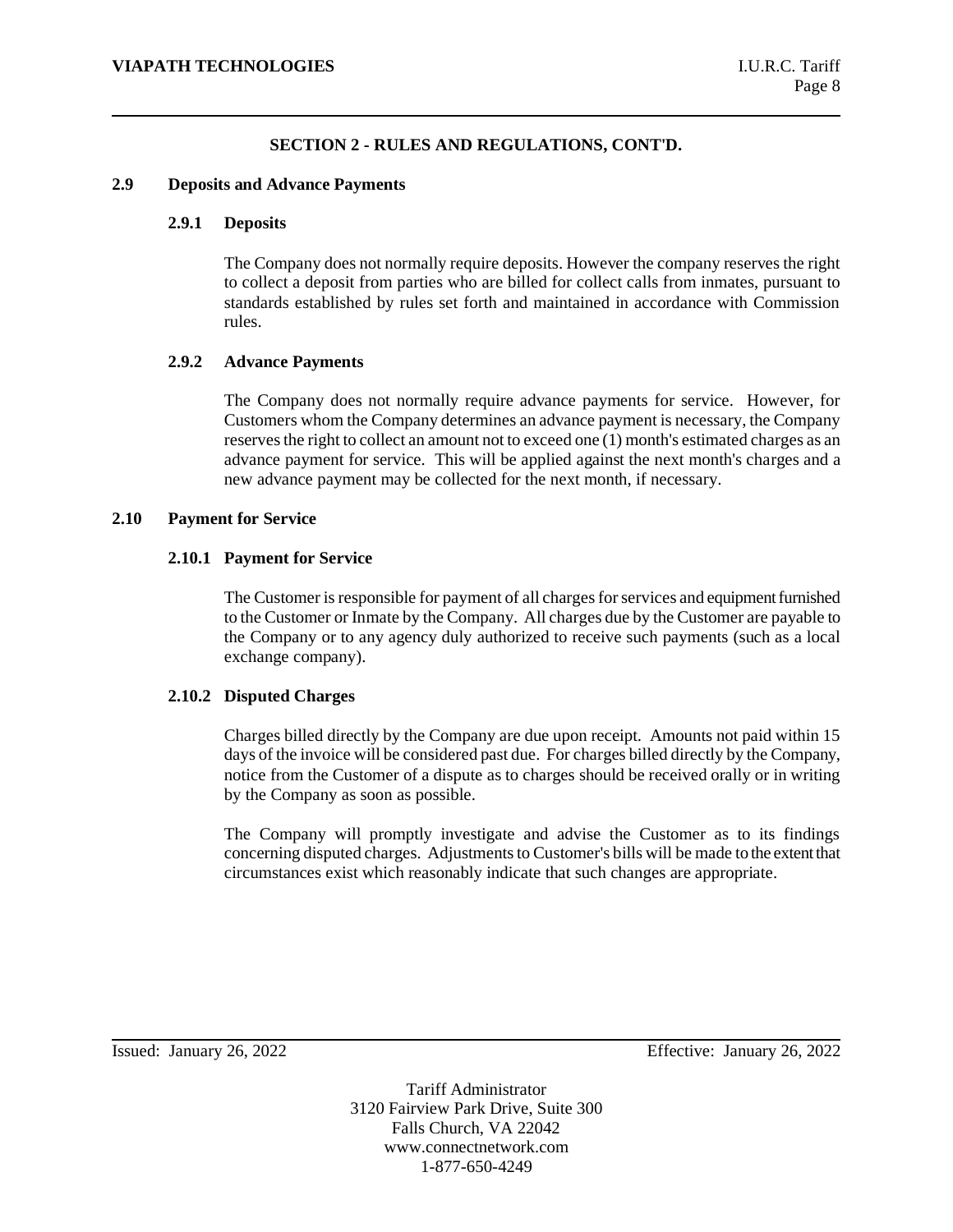## **2.10 Payment for Service, Cont'd.**

## **2.10.3 Validation of Credit**

The Company reserves the right to validate the creditworthiness of Customers and billed parties through available verification procedures. Where a requested billing method cannot be validated or maximum credit amount established, the Company may refuse to provide service.

Services provided by the Company are available to inmates of correctional facilities in accordance with facility-authorized programs. The Company may request that the correctional facility adopt, as part of its program, terms that enable the Company to collect the charges for all inmate calls, including without limitation, the blocking of calls by the Company to certain telephone numbers when the amount charged to such a telephone number exceeds a predetermined amount or becomes past due.

## **2.10.4 Late Payment Fee**

A late payment fee of 1.5% per month will be charged on any past due balance. Any applicable late payment fees will be assessed according to the terms and conditions of the Company or its billing agent and pursuant to Indiana law.

### **2.10.5 Return Check Charge**

A return check charge of \$25.00 will be assessed for checks returned for insufficient funds.

#### **2.11 Taxes and Fees**

The Company reserves the right to bill any and all applicable taxes in addition to normal long distance usage charges, including, but not limited to: Federal Excise Tax, State Sales Tax, Municipal Taxes, and Gross Receipts Tax. All applicable taxes and fees are billed as separate line items and are not included in the rates quoted in this tariff.

### **2.11.1 Indiana Universal Service Fund**

The Company concurs in Tariff I.U.R.C. No. T-7, Indiana Universal Service Surcharge. All Customer billings on or after October 2007 shall reflect an additional charge to fund the Indiana Universal Service Fund (IUSF).

Issued: January 26, 2022 Effective: January 26, 2022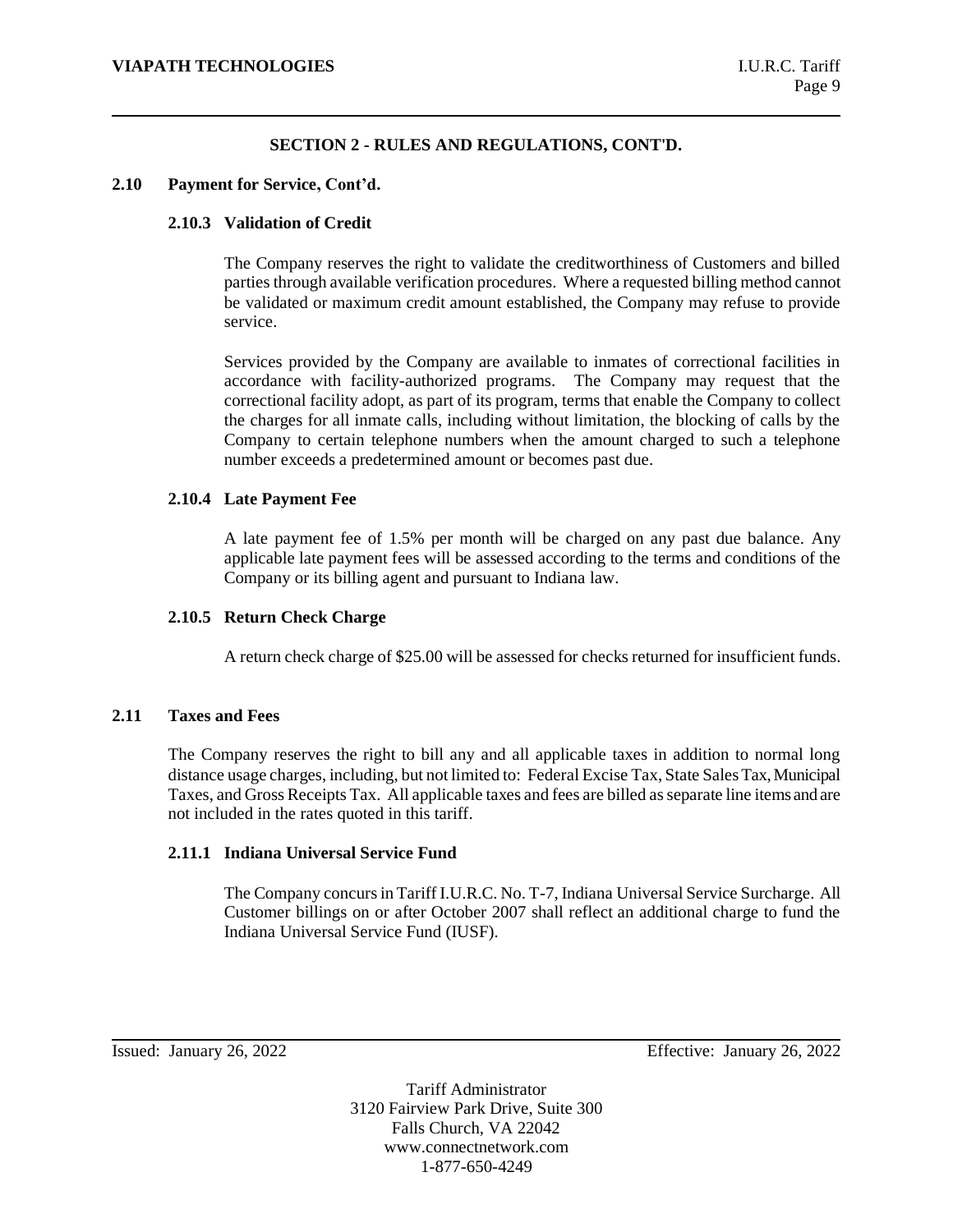### **2.12 Refusal or Discontinuance by Company**

- **2.12.1** The Company may terminate service to a Customer or Institution for nonpayment of undisputed charges or violation of this tariff or provision of law.
- **2.12.2** The Company may refuse or discontinue service under the following conditions:
	- **A.** For non-compliance with or violation of any State, municipal, or Federal law, ordinance or regulation pertaining to telephone service.
	- **B.** For use of telephone service for any purpose other than that described in the application.
	- **C.** For neglect or refusal to provide reasonable access to the Company or its agents for the purpose of inspection and maintenance of equipment owned by the Company.
	- **D.** For noncompliance with or violation of Commission regulation or the Company's rules and regulations on file with the Commission.
	- **E.** In the event of Customer, Institution or Authorized User use of equipment in such a manner as to adversely affect the Company's equipment or service to others.
	- **F.** In the event of tampering with the equipment or services owned by the Company or its agents.
	- **G.** In the event of unauthorized or fraudulent use of service. Whenever service is discontinued for fraudulent use of service, the Company may, before restoring service, require the Customer or Institution to make, at his or her own expense, all changes in facilities or equipment necessary to eliminate illegal use and to pay an amount reasonably estimated as the loss in revenue resulting from such fraudulent use.
	- **H.** By reason of any order or decision of a court or other government authority having jurisdiction which prohibits the Company from furnishing such service.

## **2.13 Inspection, Testing and Adjustment**

Upon reasonable notice, the facilities provided by the Company shall be made available to the Company for tests and adjustments as may be deemed necessary by the Company for maintenance. No interruption allowance will be granted for the time during which such tests and adjustments are made when the interruption is less than twenty-four consecutive hours.

Issued: January 26, 2022 Effective: January 26, 2022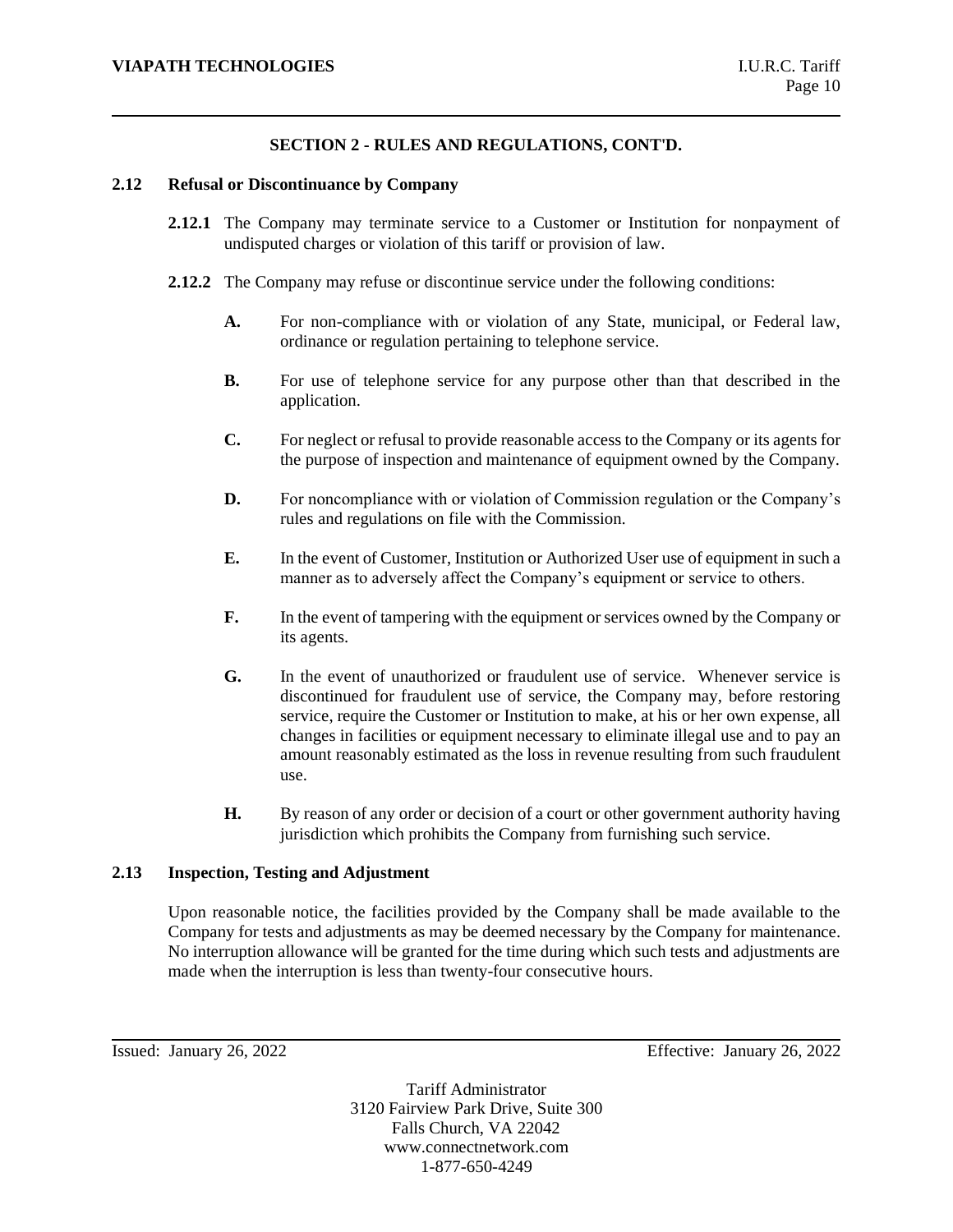# **SECTION 3 - DESCRIPTION OF SERVICE AND RATES**

## **3.1 General**

The Company provides automated operator assisted collect-only calling services for use by Inmates of prisons, jails or other Correctional Institutions for communications originating and terminating within the State of Indiana. The Company's services are available twenty-four hours per day, seven days a week. Intrastate service is offered in conjunction with interstate service. Inmate access to the Company's services may be restricted by the administration of the Institution served.

Customers are charged individually for each call placed through the Company's network. Charges may vary by service offering, mileage band, class of call, time of day, day of week and/or call duration. Customers are billed based on their use of the Company's services and network. No installation charges apply.

## **3.2 Timing of Calls**

Billing for calls placed over the Company network is based in part on the duration of the call as follows, unless otherwise specified in this tariff:

- **3.2.1** Timing of each call begins when the called station is answered (i.e. when two way communications are established.) Answer detection is based on standard industry answer detection methods, including hardware and software answer detection. For Collect Calls, charges apply only if the called party accepts the responsibility for payment. For Person to Person Calls, charges apply only if the calling party is connected with the designated called party or an agreed upon substitute.
- **3.2.2** Chargeable time for calls ends when one of the parties disconnects from the call.
- **3.2.3** Unless otherwise specified in this tariff, the minimum initial period for billing purposes is one (1) minute.
- **3.2.4** Unless otherwise specified in this tariff, billing for usage after the initial period is in full one (1) minute increments.
- **3.2.5** The Company will not knowingly bill for unanswered calls. When a Customer indicates that he/she was billed for an incomplete call, the Company will reasonably issue credit for the call.

Issued: January 26, 2022 Effective: January 26, 2022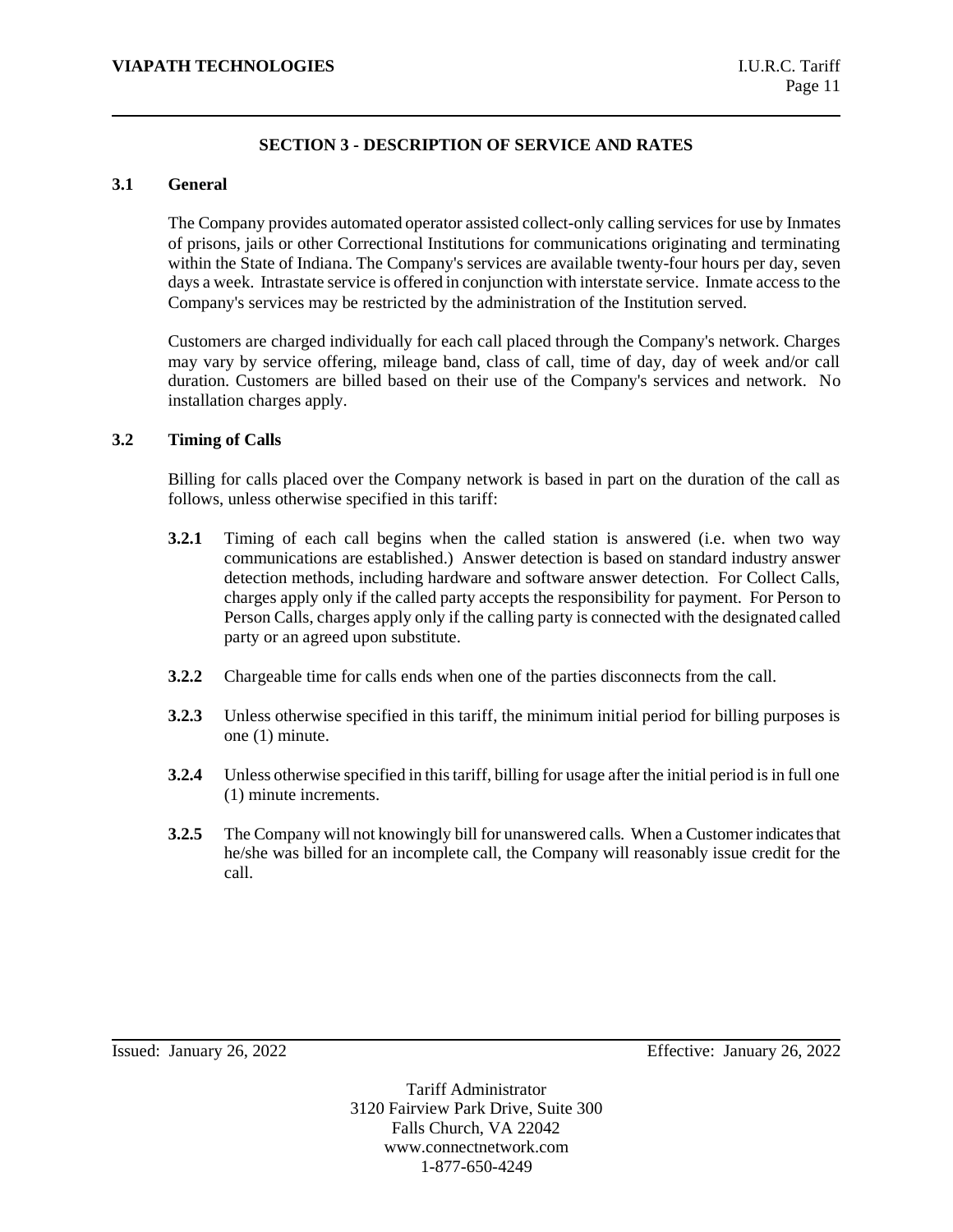## **3.3 [Intentionally Omitted]**

### **3.4 Institutional Operator Assisted Calling**

Institutional operator assisted service allows inmates to place collect calls through an automated call processing system. The call processing system prompts the inmate and the called party such that the call is completed without live operator assistance. Calls are placed on a collect-only basis to the called party.

A number of special blocking and screening capabilities are available with institutional operator services provided by the Company. These capabilities allow Institutions to control Inmate access to telecommunications services, reduce fraudulent use of the Company's services, and eliminate harassing calls to persons outside the institution.

For services provided to inmates of institutions, the following special conditions apply:

- 1. Calls to "900", "976" or other pay-per-call services are blocked by the Company.
- 2. At the request of the institution, the Company may block inmate access to toll-free numbers (e.g., 800, 888) and dialing sequences used to access other carriers or operator service providers (e.g., 950-XXXX, 10XXXX).
- 3. At the request of the Institution, the Company may block inmate access to "911", "411", or local operators reached through "0-" dialing.
- 4. At the request of the Institution, the Company may block inmate access to specific telephone numbers.
- 5. Availability of the Company's services may be restricted by the institution to certain hours and/or days of the week.
- 6. At the request of the institution, no notices or signage concerning the Company's services will be posted with its instruments. Information concerning the Company's services is provided to the administration of each institution where the Company's services are offered. Inmates may obtain information regarding rates and charges by requesting such information from the institution's administration.
- 7. At the request of the institution, the Company may impose time limits on local and long distance calls placed using its services.
- 8. At the request of the institution, equipment may be provided which permits monitoring of inmate calls by legally authorized government officials.

Issued: January 26, 2022 Effective: January 26, 2022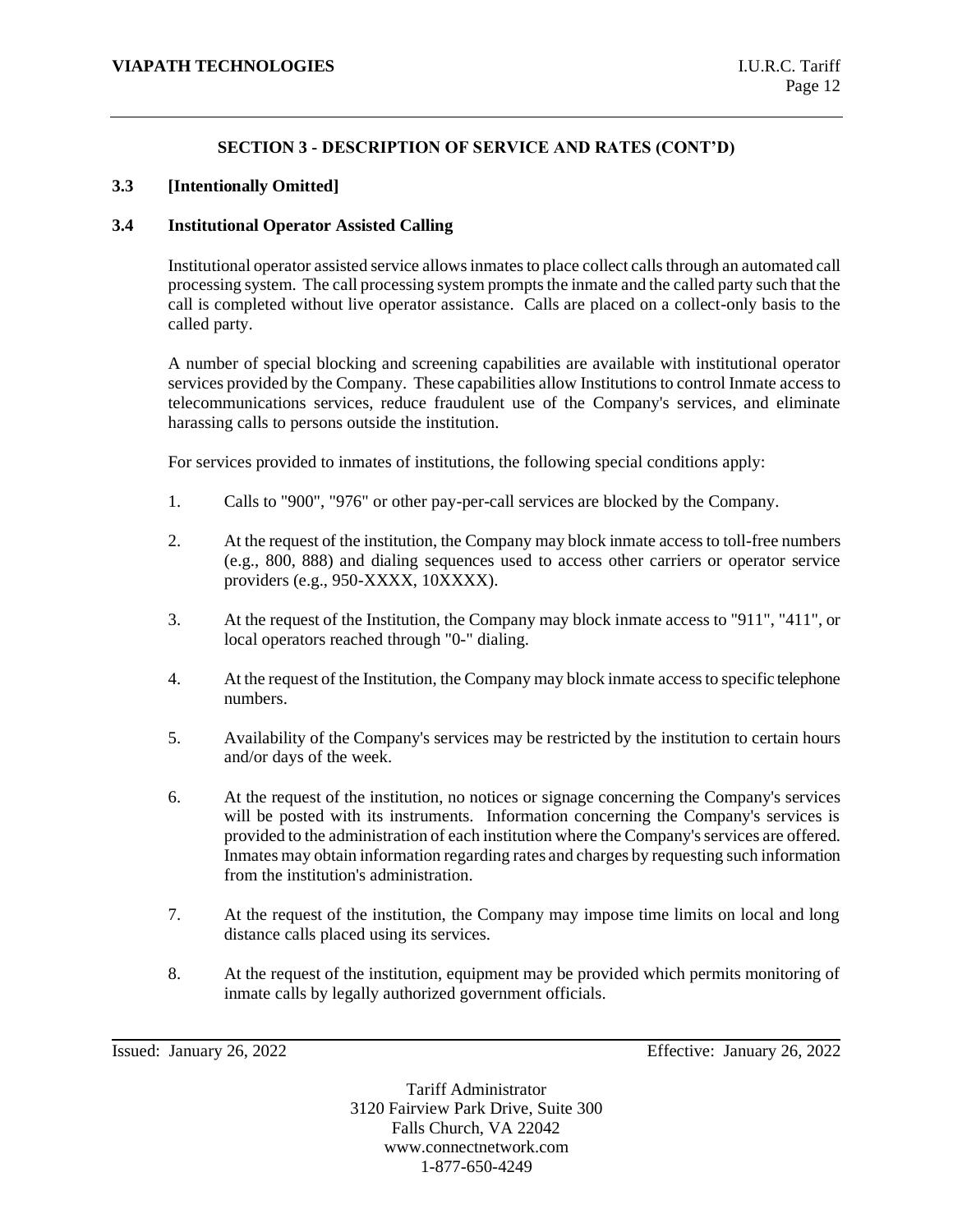- **3.4 Institutional Operator Assisted Calling, Cont'd.**
	- **3.4.1 Institutional Collect-Only Rates – Option 1**

## **A. IntraLATA Services Rates and Charges**

#### **1. Plan A**

# **a. Usage Charges**

Service is billed in one (1) minute increments following an initial one (1) minute billing period.

Rate Per Minute:  $\$0.45$ 

# **2. Plan B**

**a. Usage Charges** Service is billed in one (1) minute increments following an initial one (1) minute billing period.

Rate Per Minute:  $$0.25$ 

### **B. InterLATA Services Rates and Charges**

## **1. Usage Charges**

Service is billed in one (1) minute increments following an initial one (1) minute billing period.

Rate Per Minute:  $\text{80.45}$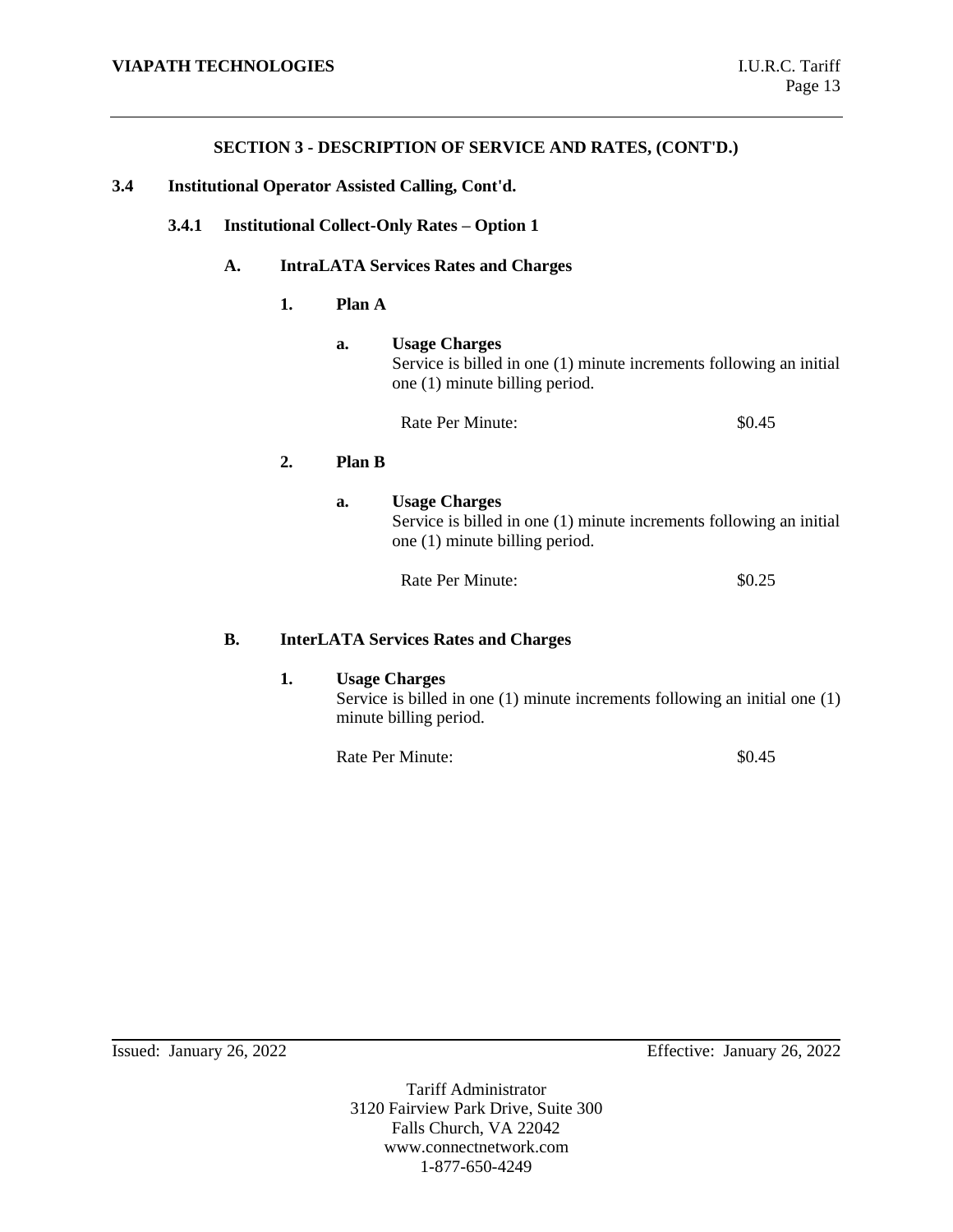|                                                                |                                                    |                                                    | <b>SECTION 3 - DESCRIPTION OF SERVICE AND RATES, (CONT'D.)</b> |         |  |
|----------------------------------------------------------------|----------------------------------------------------|----------------------------------------------------|----------------------------------------------------------------|---------|--|
| 3.4<br><b>Institutional Operator Assisted Calling, Cont'd.</b> |                                                    |                                                    |                                                                |         |  |
| 3.4.2                                                          | <b>Institutional Collect-Only Rates - Option 2</b> |                                                    |                                                                |         |  |
|                                                                | A.                                                 | <b>All Calls</b>                                   |                                                                |         |  |
|                                                                |                                                    | 1.                                                 | <b>Usage Charges</b>                                           |         |  |
|                                                                |                                                    |                                                    | Rate Per Minute:                                               | \$0.32  |  |
| 3.4.3                                                          |                                                    | <b>Institutional Collect-Only Rates - Option 3</b> |                                                                |         |  |
|                                                                | A.                                                 | <b>All Calls</b>                                   |                                                                |         |  |
|                                                                |                                                    | 1.                                                 | <b>Usage Charge</b>                                            |         |  |
|                                                                |                                                    |                                                    | Rate Per Minute:                                               | \$0.31  |  |
| 3.4.4                                                          |                                                    | <b>Institutional Collect-Only Rates - Option 4</b> |                                                                |         |  |
|                                                                | A.                                                 | <b>All Calls</b>                                   |                                                                |         |  |
|                                                                |                                                    | 1.                                                 | <b>Usage Charge</b><br>Rate Per Minute:                        | \$0.24  |  |
| 3.4.5                                                          |                                                    | <b>Institutional Collect-Only Rates - Option 5</b> |                                                                |         |  |
|                                                                | <b>All Calls</b><br>A.                             |                                                    |                                                                |         |  |
|                                                                |                                                    | 1.                                                 | <b>Usage Charge</b><br>Rate Per Minute:                        | \$0.67  |  |
| 3.4.5                                                          | <b>Institutional Collect-Only Rates - Option 6</b> |                                                    |                                                                |         |  |
|                                                                | <b>B.</b>                                          | <b>All Calls</b>                                   |                                                                |         |  |
|                                                                |                                                    | 2.                                                 | <b>Usage Charge</b><br>Rate Per Minute:                        | \$0.275 |  |

**3.5 [Intentionally Omitted]**

Issued: January 26, 2022 Effective: January 26, 2022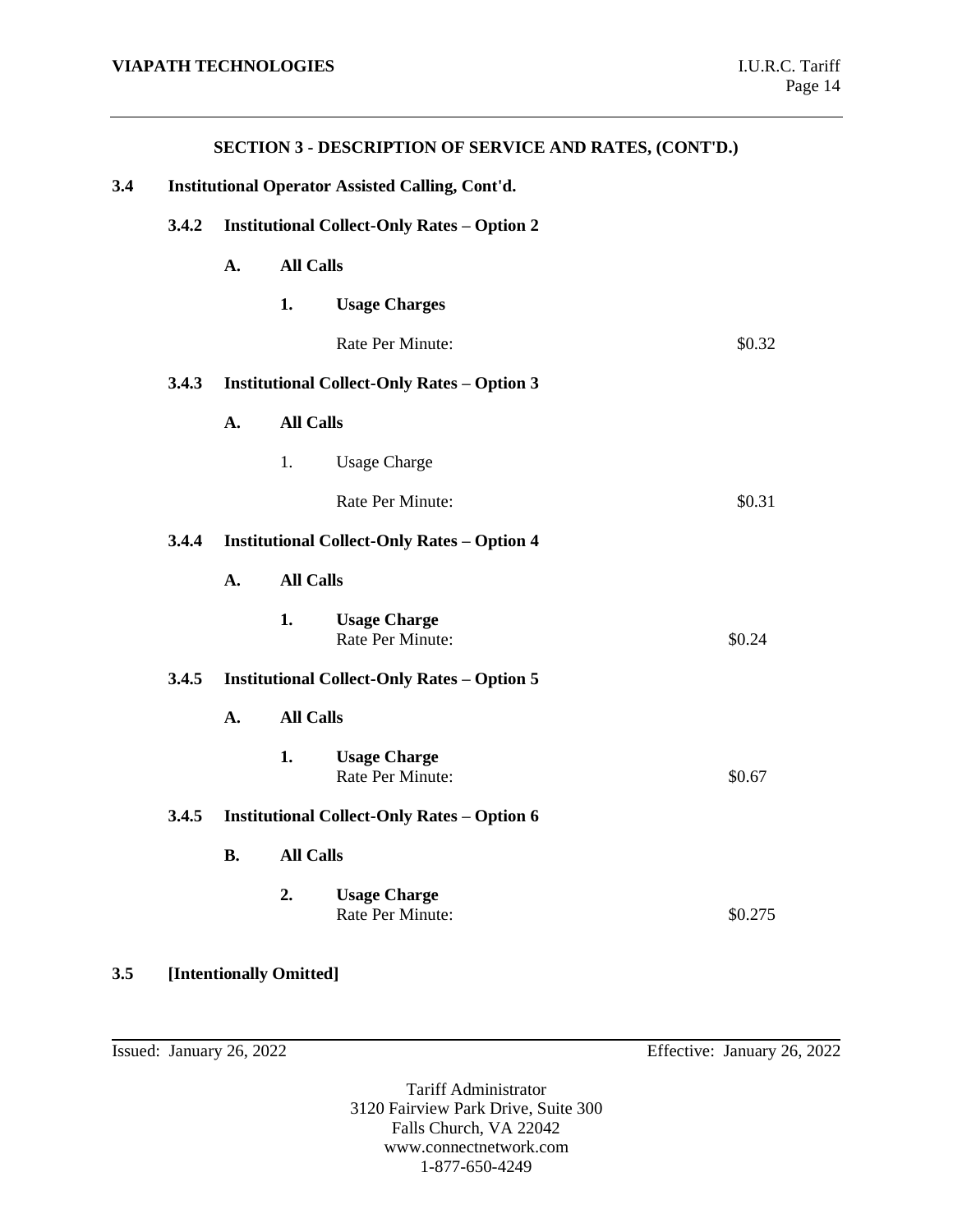#### **3.6 Advance Pay Accounts**

In those areas where the Company does not have a direct billing agreement with the existing local exchange carrier, or upon a Customer's request, the Company will set up a Advance Pay Account with the Called Party (Customer) for payment of collect calls placed from institutions served by the Company. Funds in the Customer's Advance Pay account may only be used for payment of collect calls placed by inmates to telephone numbers specified by the Customer. Establishment and maintenance of an Advance Pay Account is required to complete collect calls to Customers served by local exchange carriers with which the Company does not have an existing direct billing and collection agreement.

The minimum amount required to set up the Advance Pay Account is \$25.00. Upon request, and after the required minimum payment is received, the Company will provide the Customer with a personal identification number (PIN) and a toll-free number to call in order to set up the account information, including the permissible numbers that the inmate may call.

Additional payments will be accepted with a \$50.00 payment maximum. Initial and additional payments into the account may be made by cash, check, credit card or Western Union. Transaction fees will apply for credit card and check by phone transactions. All payments will be subject to applicable taxes.

When an inmate places a call, the Customer is informed of both the caller's identity and the account balance prior to accepting the call. Customers may also contact the Company's toll-free customer service number for account balance information at any time.

If the Advance Pay Account balance becomes depleted, calls placed to the numbers specified by the Customer will be blocked until the Advance Pay Account is replenished.

The Customer may close the AdvancePay account at any time, but accounts are automatically closed following three months of inactivity. The Customer may seek a refund of unused AdvancePay balances upon request at any time, even if the account has been closed. Any remaining balance in the account will be refunded to the Customer after deducting any call charges, applicable taxes, and transaction fees incurred during the current billing cycle.

All security measures and inmate calling restrictions as set forth elsewhere in this tariff are also applicable for any calls made using an Advance Pay Account.

Issued: January 26, 2022 Effective: January 26, 2022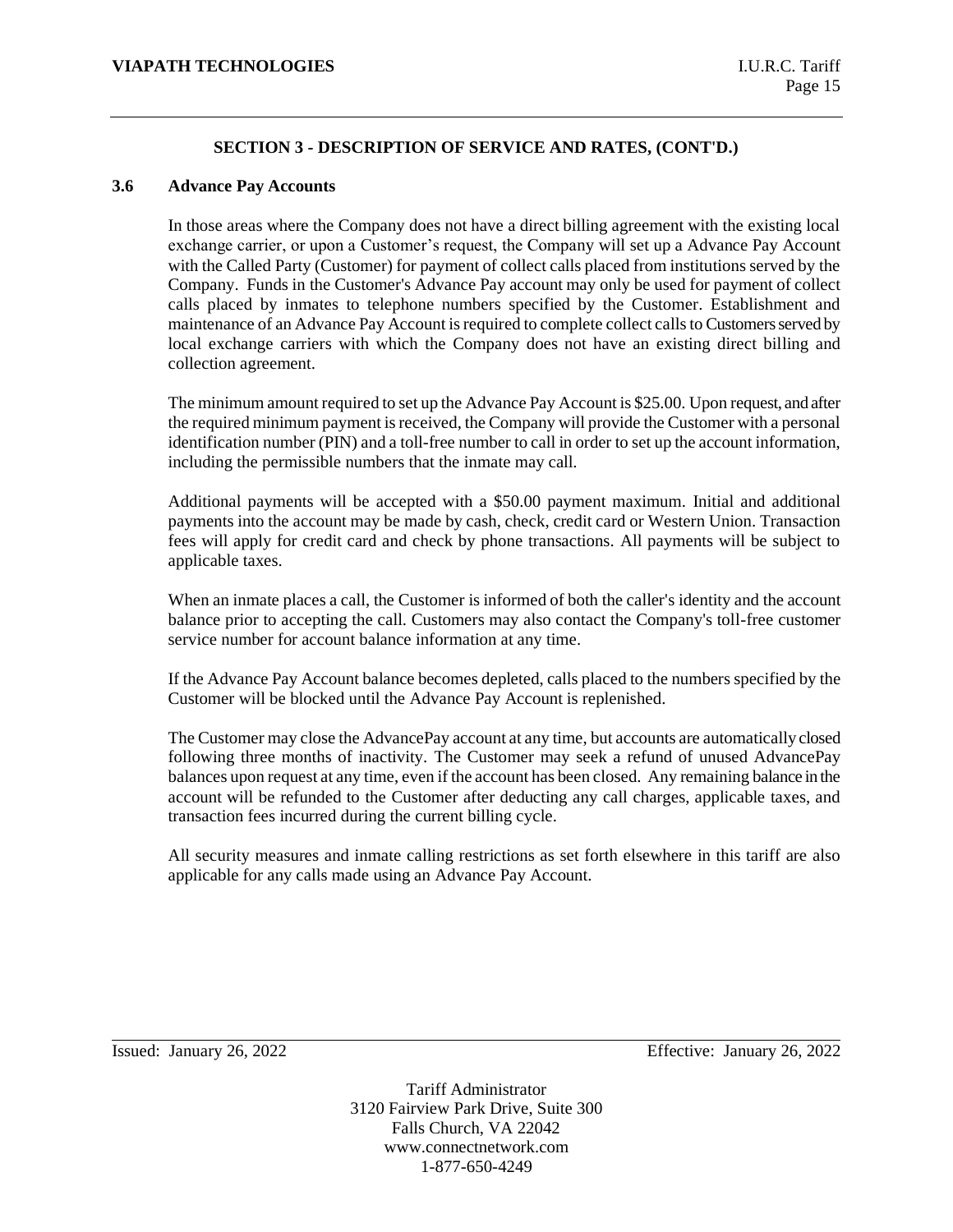#### **3.6 Advance Pay Accounts**

#### **3.6.1 Rates and Charges**

- **A. Option 1 -** Advance Pay Customers' rates and charges are the same as those set forth in the Company's institutional collect call rate schedules.
- **B. Option 2 -** Rates and charges for Advance Pay Accounts are provided at a discount, per request of correctional facility.

#### **3.7 Institutional Prepaid Operator Assisted Calling**

#### **3.7.1 Prepaid Debit Accounts**

With a Prepaid Debit Account, each inmate has the option to transfer funds from his/her personal account to his/her telephone account. This is accomplished by facility personnel or through a direct interface between the commissary system and/or booking account and the inmate phone system. This account is associated with the inmate's Personal Identification Number (PIN.) When the inmate places a call, he/she has the option of calling collect or prepaid/debit. Once debit is selected, the inmate enters the PIN and called telephone number. All deposits to the account are paid to and handled by the entity managing the account, e.g., JMS, facility, commissary, etc. The Company receives payment from the Institution; it does not engage in direct monetary transactions with the inmate.

The Company's system automatically informs the caller of the Available Usage Balance remaining in the Prepaid Debit Account, and provides prompts to place the call by entering the destination telephone number. Network usage is deducted from the Available Usage Balance in the account on a real time basis as the call progresses.

Payment for Prepaid Institutional Calling Services and any Available Usage in the Prepaid Debit Account is refundable upon request. after release of the inmate from the Confinement Institution. The Available Usage Balance expires three months from the date of the last activity on the Prepaid account. No refunds of unused balances will be issued after the expiration date.

#### **3.7.2 Rates and Charges**

- **A. Option 1 -** Rates and charges for Prepaid Debit Accounts are the same as those set forth in the Company's institutional collect call rate schedules.
- **B. Option 2 -** Rates and charges for Prepaid Debit Accounts are provided at a discount, per request of correctional facility.

Issued: January 26, 2022 Effective: January 26, 2022